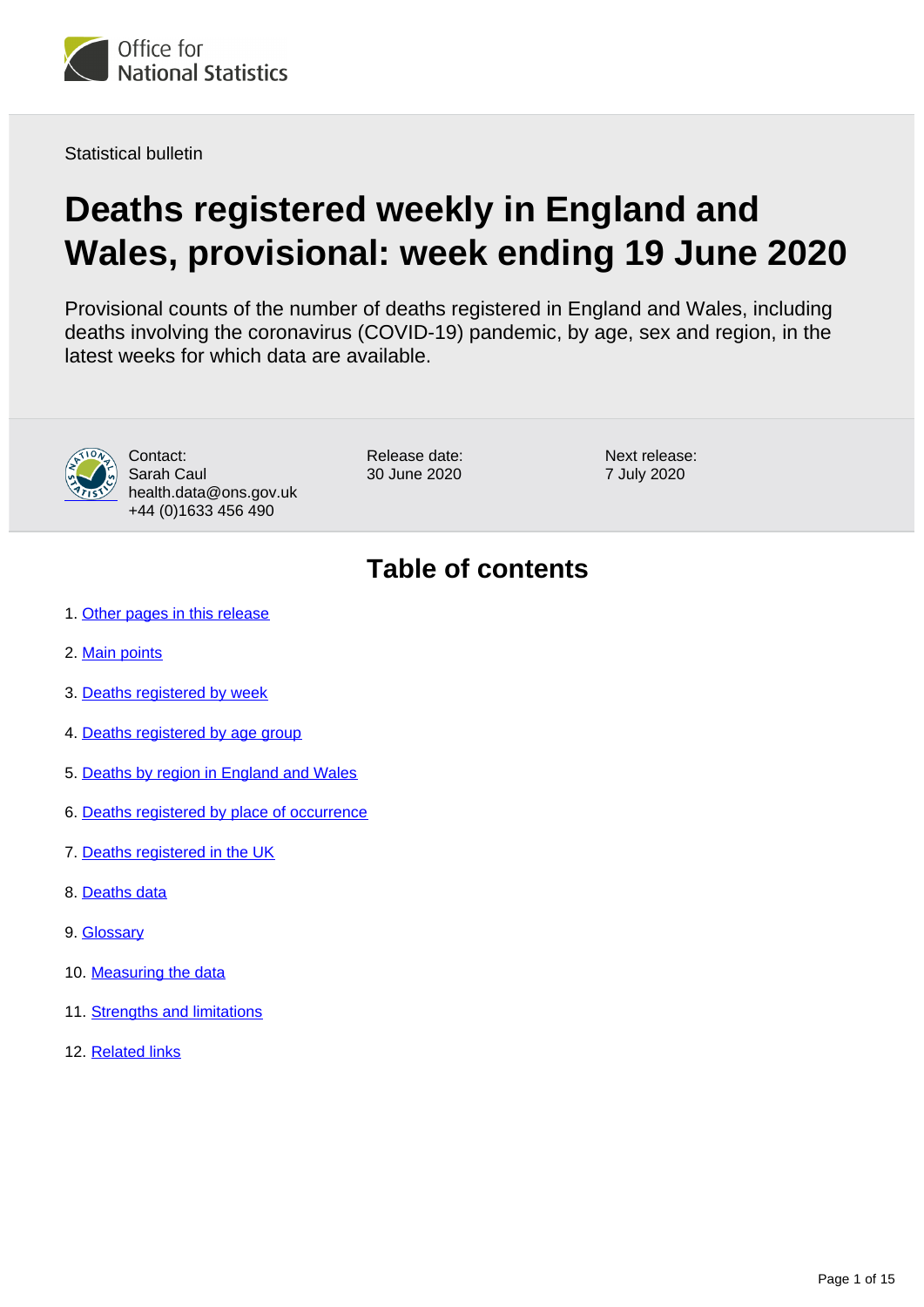# <span id="page-1-0"></span>**1 . Other pages in this release**

- [Comparison of weekly death occurrences in England and Wales: up to week ending 19 June 2020](https://www.ons.gov.uk/peoplepopulationandcommunity/healthandsocialcare/causesofdeath/articles/comparisonofweeklydeathoccurrencesinenglandandwales/latest)
- [Where to find statistics on UK deaths involving the coronavirus \(COVID-19\) and infection rates by country](https://www.ons.gov.uk/peoplepopulationandcommunity/birthsdeathsandmarriages/deaths/articles/wheretofindstatisticsonukdeathsinvolvingthecoronaviruscovid19andinfectionratesbycountry/latest)

# <span id="page-1-1"></span>**2 . Main points**

- The number of deaths registered in England and Wales in the week ending 19 June 2020 (Week 25) was 9,339, this was 637 lower than Week 24.
- In Week 25, the number of deaths registered was 0.7% below the five-year average (65 deaths fewer), this is the first time weekly deaths have been below the five-year average since Week 11; the number of deaths in care homes and hospitals were also fewer than the five-year average (49 and 782 deaths lower respectively), while the number of deaths at home was 827 higher than the five-year average.
- Of the deaths registered in Week 25, 783 mentioned "novel coronavirus (COVID-19)", the lowest number of deaths involving COVID-19 in the last 12 weeks; accounting for 8.4% of all deaths in England and Wales.
- In Week 25, the proportion of deaths occurring in care homes decreased to 20.7% while deaths involving COVID-19 as a percentage of all deaths in care homes decreased to 12.9%.
- The number of deaths involving COVID-19 continued to decrease across all English regions, with four of the nine having fewer overall deaths than the five-year average in Week 25.
- In Wales, the total number of deaths was above the five-year average (44 deaths higher) for Week 25 while the number of deaths involving COVID-19 fell to 39 deaths registered (from 57 deaths in Week 24).
- Of all deaths in England and Wales involving COVID-19 registered up to Week 25, 63.5% occurred in hospital with the remainder mainly occurring in care homes (29.7%), private homes (4.6%) and hospices (1.4%).
- The number of deaths registered in the UK in the week ending 19 June 2020 (Week 25) was 10,681, which was similar to the five-year average (8 deaths fewer); of the deaths registered in the UK in Week 25, 849 deaths involved COVID-19.

## <span id="page-1-2"></span>**3 . Deaths registered by week**

## **Figure 1: The number of deaths involving COVID-19 decreased for the ninth consecutive week**

Number of deaths registered by week, England and Wales, 28 December 2019 to 19 June 2020

The provisional number of deaths registered in England and Wales decreased from 9,976 in Week 24 (week ending 12 June 2020) to 9,339 in Week 25 (week ending 19 June 2020). The number of deaths was 0.7% below the five-year average (65 fewer deaths) (Figure 1). This is the first time weekly deaths have been below the five-year average since Week 11 (week ending 13 March 2020). More information is in [Measuring the data.](https://www.ons.gov.uk/peoplepopulationandcommunity/birthsdeathsandmarriages/deaths/bulletins/deathsregisteredweeklyinenglandandwalesprovisional/latest#measuring-the-data)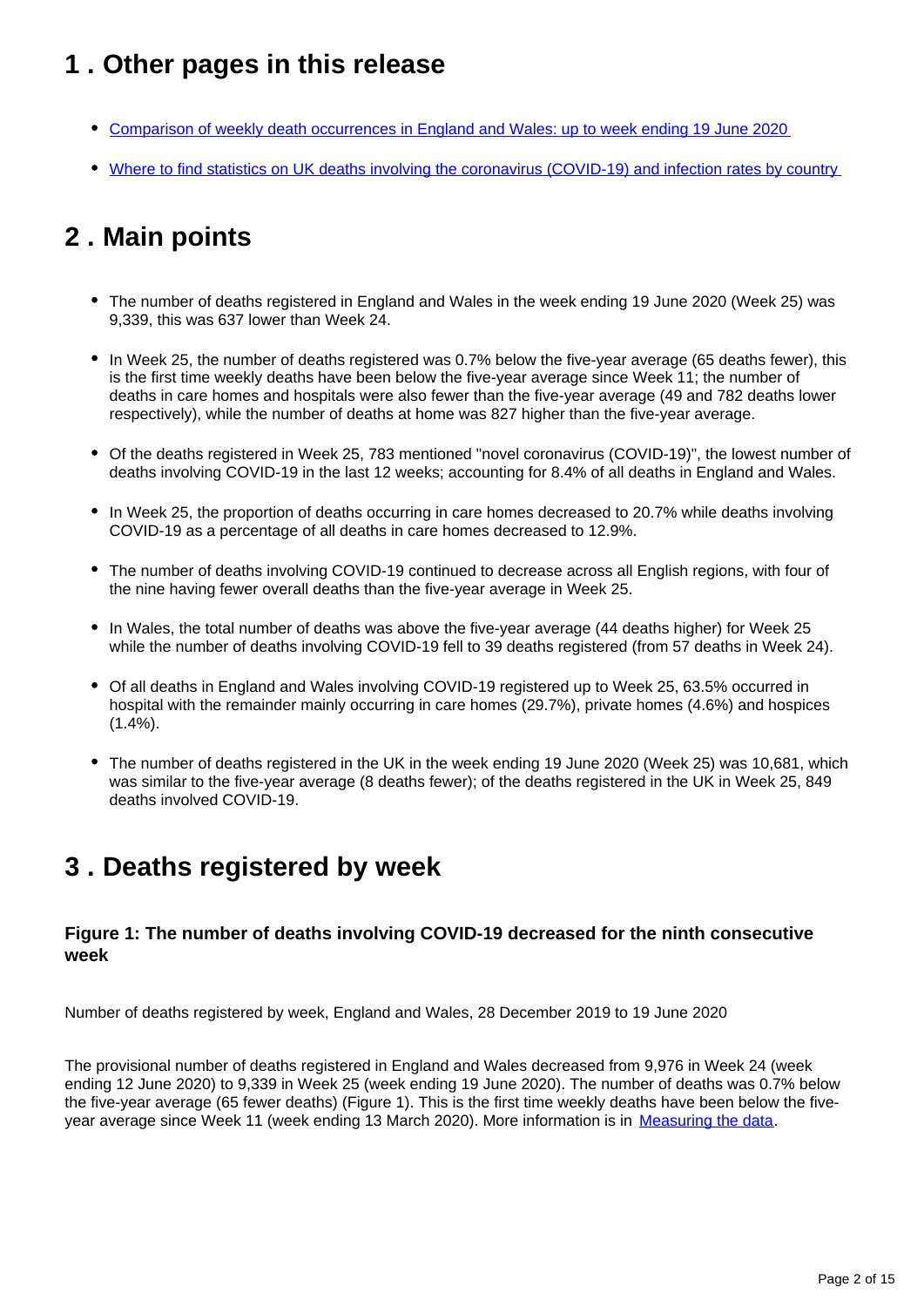The number of deaths registered in Week 20 was impacted by the early May Bank Holiday (on Friday 8 May 2020, in Week 19); the impact of the early May Bank Holiday was analysed in our [Week 20 bulletin.](https://www.ons.gov.uk/peoplepopulationandcommunity/birthsdeathsandmarriages/deaths/bulletins/deathsregisteredweeklyinenglandandwalesprovisional/weekending15may2020#deaths-registered-by-week) Week 22 also included the late May Bank Holiday (on Monday 25 May 2020), so trends seen in Weeks 22 and 23 should also be interpreted with caution.

The number of death registrations involving the coronavirus (COVID-19) decreased from 1,114 in Week 24 to 783 in Week 25, the lowest number of COVID-19 deaths registered in the last 12 weeks. Of all deaths registered in Week 25, 8.4% mentioned COVID-19; down from 11.2% in Week 24.

The number of deaths in England and Wales decreased in Week 25. In England, there was a decrease from 9,391 in Week 24 to 8,716 in Week 25, which was 94 fewer than the Week 25 average. Of the Week 25 deaths, 8.5% (744 deaths) involved COVID-19 in England.

In Wales, the number of deaths increased by 43 in Week 25 to 617, 44 deaths above the five-year average. Of these, 6.3% (39 deaths) involved COVID-19.

The number of deaths mentioning "Influenza and Pneumonia" on the death certificate (without COVID-19) increased from 996 in Week 24 to 1,002 in Week 25 but remained below the five-year average. The number of deaths that mentioned both "Influenza and Pneumonia" and COVID-19 on the death certificate decreased to 316, compared with 449 deaths in Week 24.

In Week 25, 19.1% of all deaths mentioned "Influenza and Pneumonia", COVID-19, or both compared with 21.2% in Week 24. "Influenza and Pneumonia" has been included for comparison, as a well-understood cause of death involving respiratory infection that is likely to have somewhat similar risk factors to COVID-19.

### **More about coronavirus**

- Find the latest on [coronavirus \(COVID-19\) in the UK](https://www.ons.gov.uk/peoplepopulationandcommunity/healthandsocialcare/conditionsanddiseases/bulletins/coronavirustheukeconomyandsocietyfasterindicators/latest).
- All ONS analysis, summarised in our [coronavirus roundup.](https://www.ons.gov.uk/peoplepopulationandcommunity/healthandsocialcare/conditionsanddiseases/articles/coronaviruscovid19roundup/latest)
- View [all coronavirus data.](https://www.ons.gov.uk/peoplepopulationandcommunity/healthandsocialcare/conditionsanddiseases/datalist)
- Find out how we are [working safely during the pandemic](https://www.ons.gov.uk/news/statementsandletters/ensuringyoursafetyduringcovid19).

### **Figure 2: The number of excess deaths involving COVID-19 continued to decrease**

Number of deaths registered by week, England and Wales, 28 December 2019 to 19 June 2020

As COVID-19 was not a cause of death prior to 2020, any deaths involving COVID-19 appear in the counts above the five-year average and are counted as excess deaths. This means that when the number of deaths involving COVID-19 is higher than the number of excess deaths, the bar indicating deaths not involving COVID-19 makes a negative contribution.

Between Weeks 1 and 12, 138,916 deaths were registered, which was 4,822 less than the five-year average for these weeks. However, between Weeks 13 and 25, 187,711 deaths were registered, which was 59,187 more than the five-year average. Week 25 showed a continuation of the decreasing trend in excess deaths involving COVID-19 (Figure 2). Detailed analysis on non-COVID-19 related deaths is available in Analysis of death [registrations not involving coronavirus \(COVID-19\)](https://www.ons.gov.uk/peoplepopulationandcommunity/birthsdeathsandmarriages/deaths/articles/analysisofdeathregistrationsnotinvolvingcoronaviruscovid19englandandwales28december2019to1may2020/technicalannex).

Looking at the year-to-date (using the most up-to-date data we have available), the number of deaths up to 19 June 2020 was 326,600, which is 54,338 more than the five-year average. Of the deaths registered by 19 June, 49,371 mentioned COVID-19 on the death certificate; 15.1% of all deaths in England and Wales.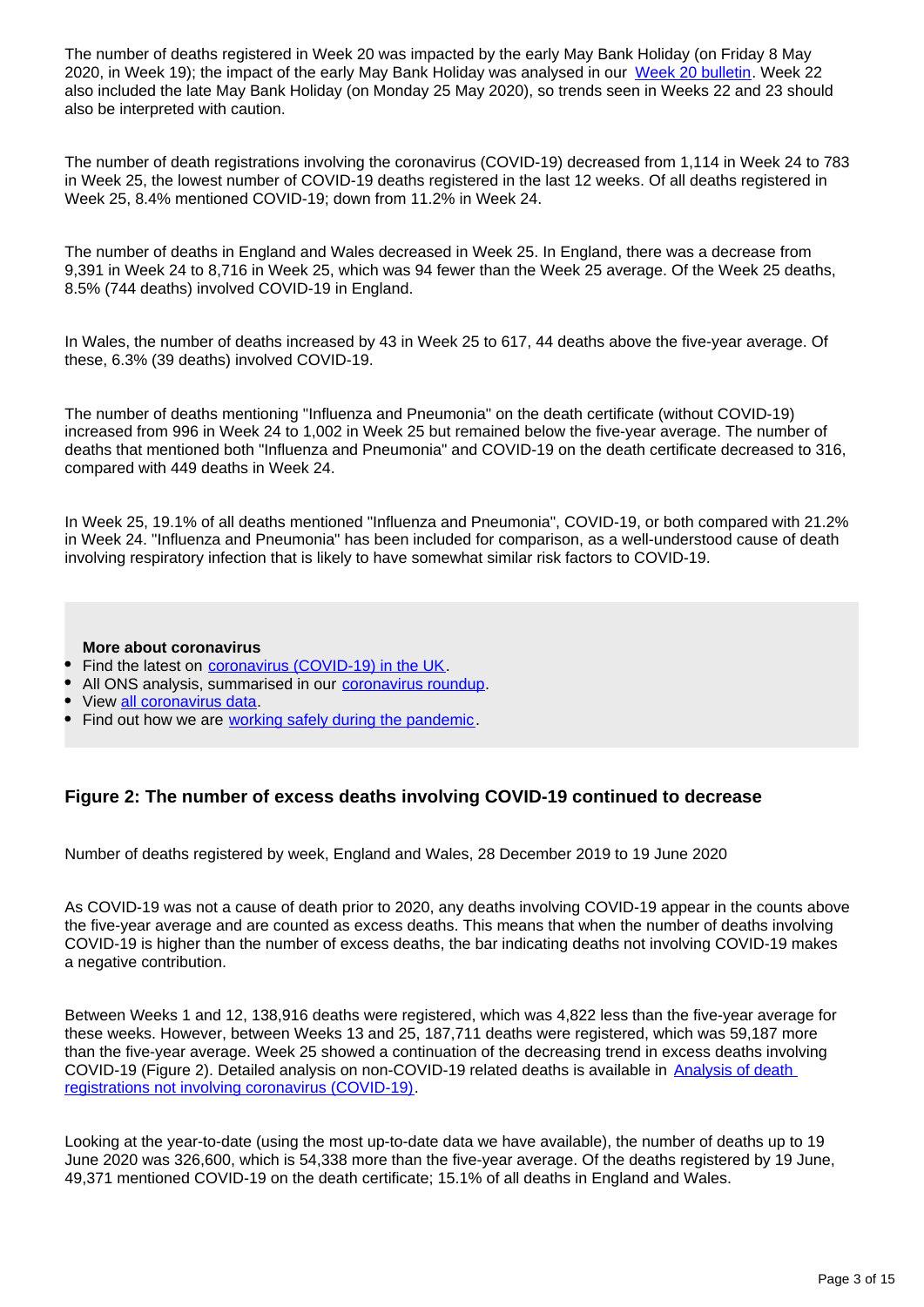Looking at the year-to-date for England and Wales separately, the number of deaths for England was 306,948, which is 52,586 (20.7%) more than the five-year average. Of these, 46,904 deaths (15.3%) mentioned COVID-19. In Wales, the number of deaths up to 19 June was 19,158, which is 2,003 (12.0%) more than the five-year average; of these, 2,396 deaths (12.5%) mentioned COVID-19.

# <span id="page-3-0"></span>**4 . Deaths registered by age group**

## **Figure 3: Over a fifth of all deaths involving COVID-19 were of people aged 90 years and over in Week 25**

Deaths by age group, England and Wales, week ending 19 June 2020

In Week 25, the number of deaths involving COVID-19 decreased in all age-groups aged 45 to 49 years and over compared with Week 24. But, the number of deaths involving COVID-19 remained higher in the older age groups, than in younger age groups (Figure 3). The highest proportions of deaths involving COVID-19 were of people aged 80 to 84 years and 85 to 89 years, where 10.5% and 10.3% of deaths involved COVID-19, respectively.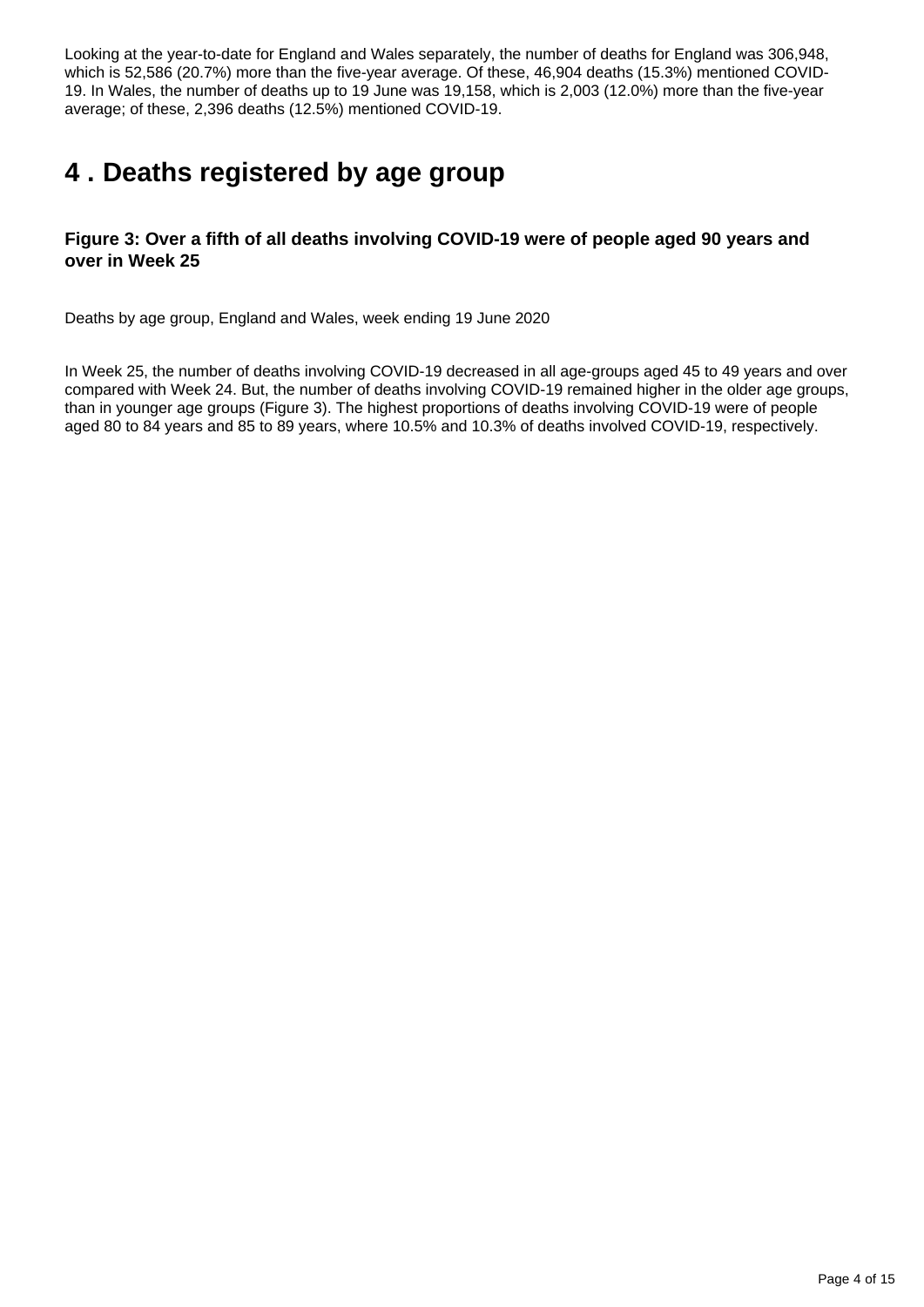### **Figure 4: The number of deaths involving COVID-19 was highest in males across the majority of age groups**

### **Deaths involving COVID-19 registered between Week 1 and Week 25 of 2020 by sex and age group, England and Wales**

## Figure 4: The number of deaths involving COVID-19 was highest in males across the majority of age groups

Deaths involving COVID-19 registered between Week 1 and Week 25 of 2020 by sex and age group, England and Wales



### **Source: Office for National Statistics – Deaths registered weekly in England and Wales**

#### **Notes:**

- 1. Figures include deaths of non-residents.
- 2. Based on date a death was registered rather than occurred.
- 3. All figures for 2020 are provisional.
- 4. The ICD-10 definitions for the coronavirus (COVID-19) pandemic are U07.1 and U07.2.
- 5. Individual weeks may not sum to the year-to-date analysis as previous weeks have been recalculated in order to have the most up-to-date figures.

Looking at the year-to-date, for most age groups, there have been more deaths involving COVID-19 in males than in females (Figure 4). Across Weeks 1 to 25 of 2020, 55.1% of all deaths involving COVID-19 were males. However, there were more deaths in females aged 85 years and over (11,286) than males (9,566). This could be because the over-85 years female population (939,000) is larger than the over-85 male population (564,000) in [England and Wales](https://www.ons.gov.uk/peoplepopulationandcommunity/populationandmigration/populationprojections/datasets/2014basednationalpopulationprojectionstableofcontents).

## <span id="page-4-0"></span>**5 . Deaths by region in England and Wales**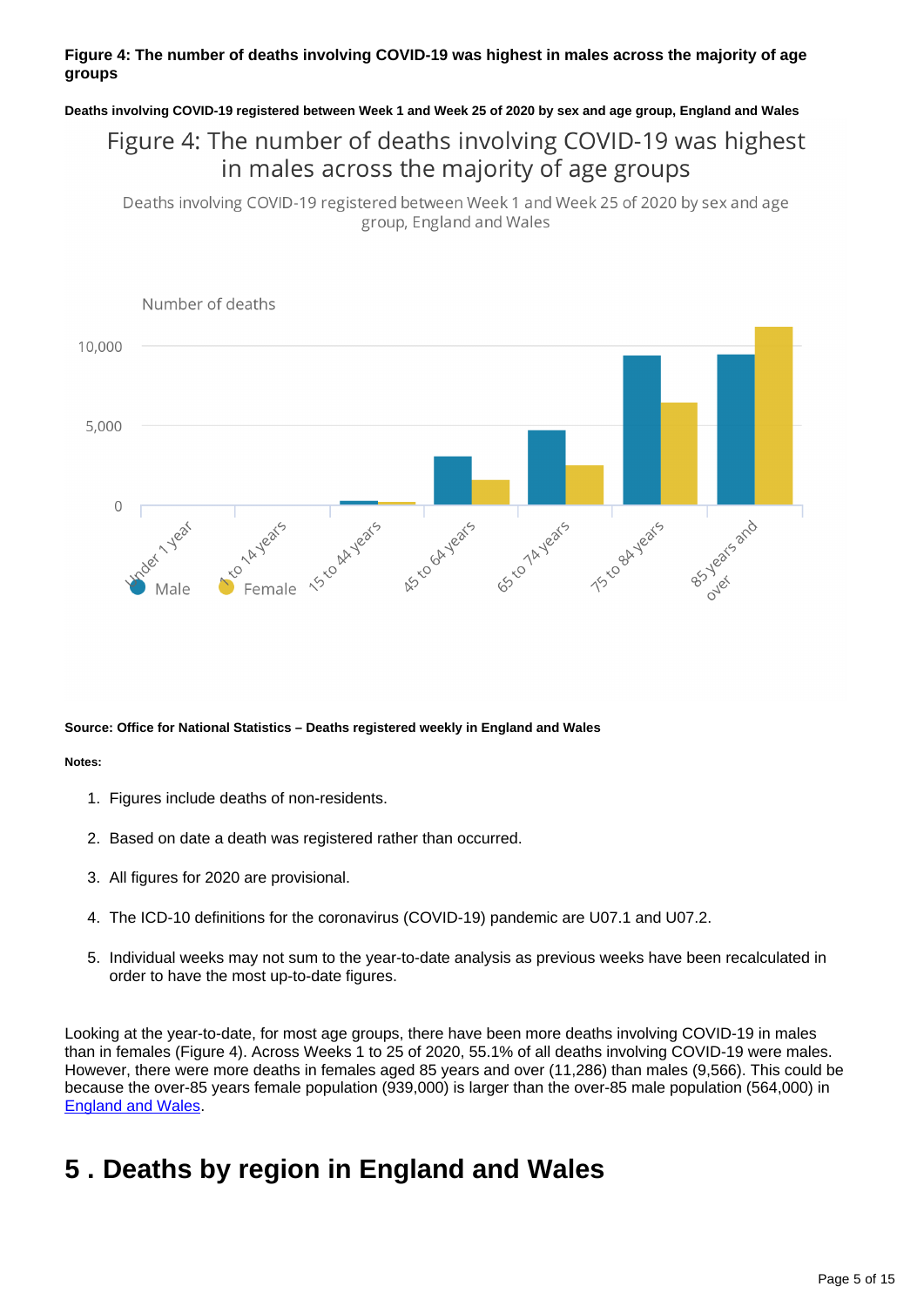## **Figure 5: The number of deaths involving COVID-19 was highest in the North West for the fourth consecutive week**

Deaths by regions in England, and Wales, week ending 19 June 2020

## **Figure 6: The number of deaths involving COVID-19 registered across all English regions and Wales continued decreasing**

Deaths by region in England, and Wales, week ending 19 June 2020

In Week 25 (week ending 19 June 2020), there were 39 deaths involving COVID-19 registered in Wales. Out of the English regions, the North West had the largest number of deaths involving COVID-19 (134 deaths), whereas Yorkshire and The Humber had the highest proportion of deaths involving COVID-19, with 11.7% of all deaths. More detailed geographical analysis between 1 March and 31 May 2020 can be found in our Deaths involving [COVID-19 by local area and socioeconomic deprivation release](https://www.ons.gov.uk/peoplepopulationandcommunity/birthsdeathsandmarriages/deaths/bulletins/deathsinvolvingcovid19bylocalareasanddeprivation/deathsoccurringbetween1marchand31may2020).

Table 1: The percentage of deaths above the five-year average was highest in Wales in Week 25 Deaths by English regions and Wales, week ending 19 June 2020

| Area                         | Number of all<br>deaths | Five-year average | <b>Difference</b> | Percentage above five-<br>year average |
|------------------------------|-------------------------|-------------------|-------------------|----------------------------------------|
| Wales                        | 617                     | 573               | 44                | 7.7                                    |
| East Midlands                | 835                     | 783               | 52                | 6.6                                    |
| Yorkshire and The Humber 952 |                         | 919               | 33                | 3.6                                    |
| London                       | 896                     | 876               | 20                | 2.3                                    |
| North East                   | 498                     | 490               | 8                 | 1.6                                    |
| <b>West Midlands</b>         | 973                     | 972               | 1                 | 0.1                                    |
| South West                   | 990                     | 1,026             | $-36$             | $-3.5$                                 |
| North West                   | 1,234                   | 1,282             | -48               | $-3.7$                                 |
| South East                   | 1,411                   | 1,467             | -56               | $-3.8$                                 |
| East                         | 927                     | 995               | $-68$             | $-6.8$                                 |

Source: Office for National Statistics – Deaths registered weekly in England and Wales

### **Notes**

- 1. Based on area of usual residence, boundaries correct as of May 2020. [Back to table](#page-0-0)
- 2. Figures exclude deaths of non-residents. **[Back to table](#page-0-0)**
- 3. Based on date a death was registered rather than occurred. **[Back to table](#page-0-0)**
- 4. Estimates for 2020 are provisional. **[Back to table](#page-0-0)**
- 5. The International Classification of Diseases, Tenth Edition (ICD-10) definitions are as follows: coronavirus (COVID-19) (U07.1 and U07.2). [Back to table](#page-0-0)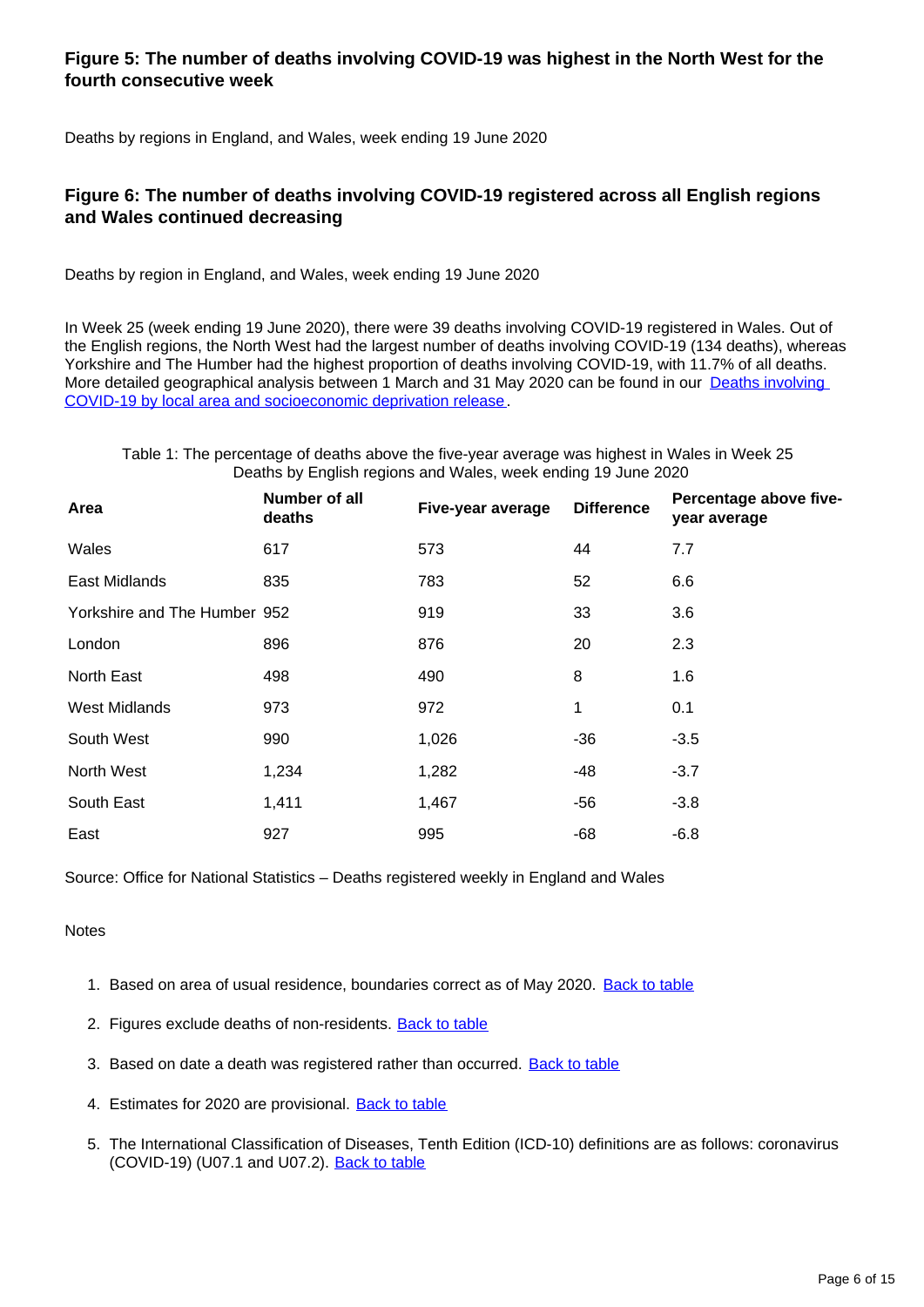Though the number of deaths was highest in the South East (1,411 deaths), this was 3.8% lower than the fiveyear average for the region. Wales had the highest percentage of deaths above the five-year average in Week 25 (7.7%) and the East Midlands had the highest percentage of deaths above the five-year average (6.6%) in the English regions. The number of deaths registered in Week 25 was similar to, or lower than, the five-year average in: West Midlands, North West, East of England, South East and South West (Table 1).

# <span id="page-6-0"></span>**6 . Deaths registered by place of occurrence**

The year-to-date analysis shows that, of deaths involving COVID-19 up to Week 25 (week ending 19 June 2020), 63.5% (31,364 deaths) occurred in hospital, with the remainder occurring in care homes (14,658 deaths), private homes (2,259 deaths), hospices (684 deaths), other communal establishments (221 deaths), and elsewhere (185 deaths).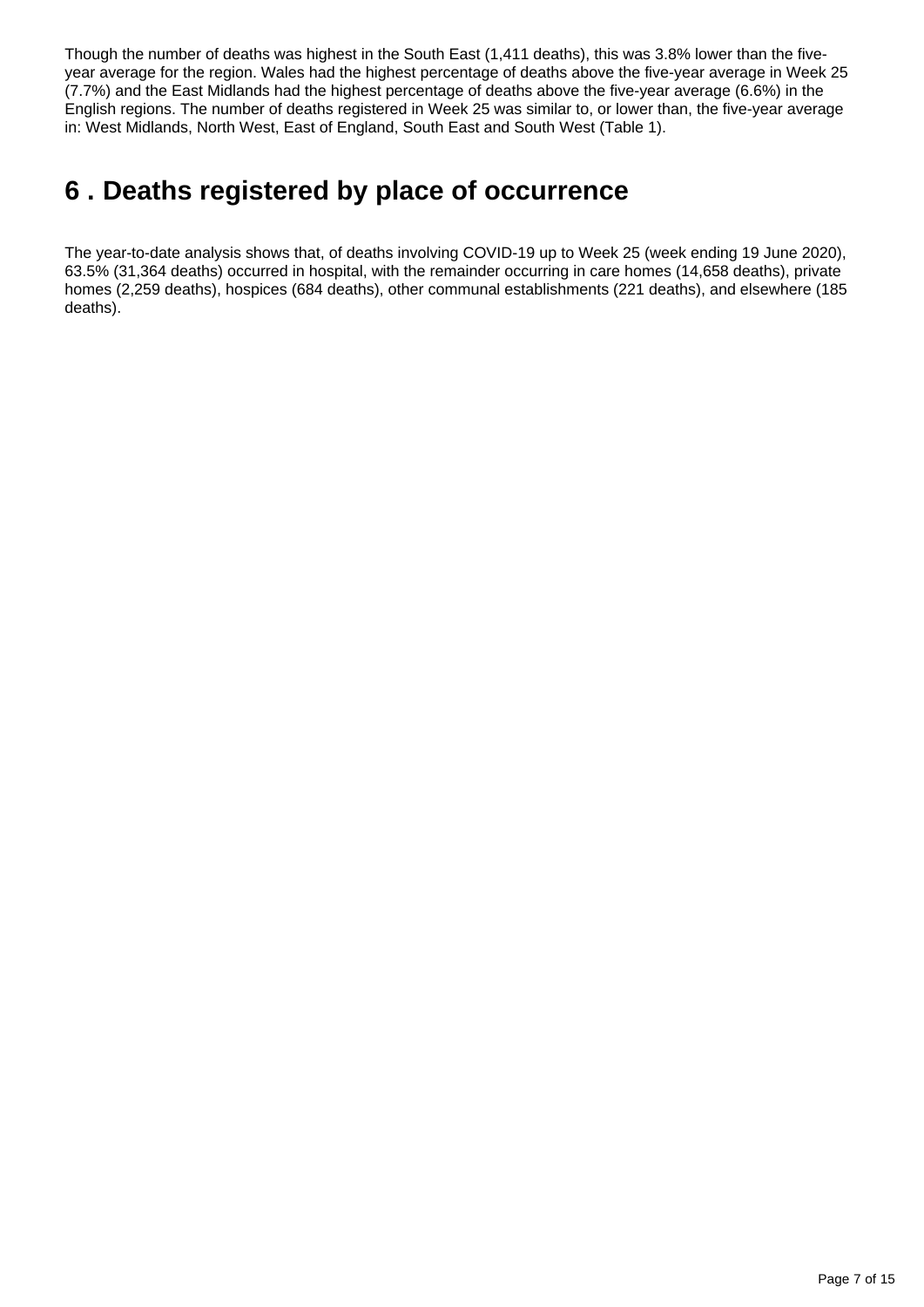### **Figure 7: The highest number of COVID-19 deaths occurred in hospitals**

### **Deaths involving COVID-19 registered between Week 1 and Week 25 of 2020 by place of occurrence, England and Wales**

## Figure 7: The highest number of COVID-19 deaths occurred in hospitals

Deaths involving COVID-19 registered between Week 1 and Week 25 of 2020 by place of occurrence, England and Wales



#### **Source: Office for National Statistics – Deaths registered weekly in England and Wales**

#### **Notes:**

- 1. Figures include deaths of non-residents.
- 2. Based on date a death was registered rather than occurred.
- 3. All figures for 2020 are provisional.
- 4. The ICD-10 definitions for the coronavirus (COVID-19) pandemic are U07.1 and U07.2.
- 5. Individual weeks may not sum to the year-to-date analysis as previous weeks have been recalculated in order to have the most up-to-date figures.

The proportion of deaths from all causes that occurred in care homes continued to decrease, to 20.7% in Week 25. The proportion of care home deaths that involved COVID-19 also decreased; 12.9% of all deaths in care homes involved COVID-19 in Week 25, compared with 17.3% in Week 24.

Between Week 24 and Week 25, the number of deaths involving COVID-19 decreased or remained similar across all settings. The proportion of deaths involving COVID-19 occurring in hospitals decreased to 58.5% in Week 25 (compared with 59.7% in Week 24). The proportion of deaths occurring in care homes also decreased (from 33.1% in Week 24 to 31.8% in Week 25).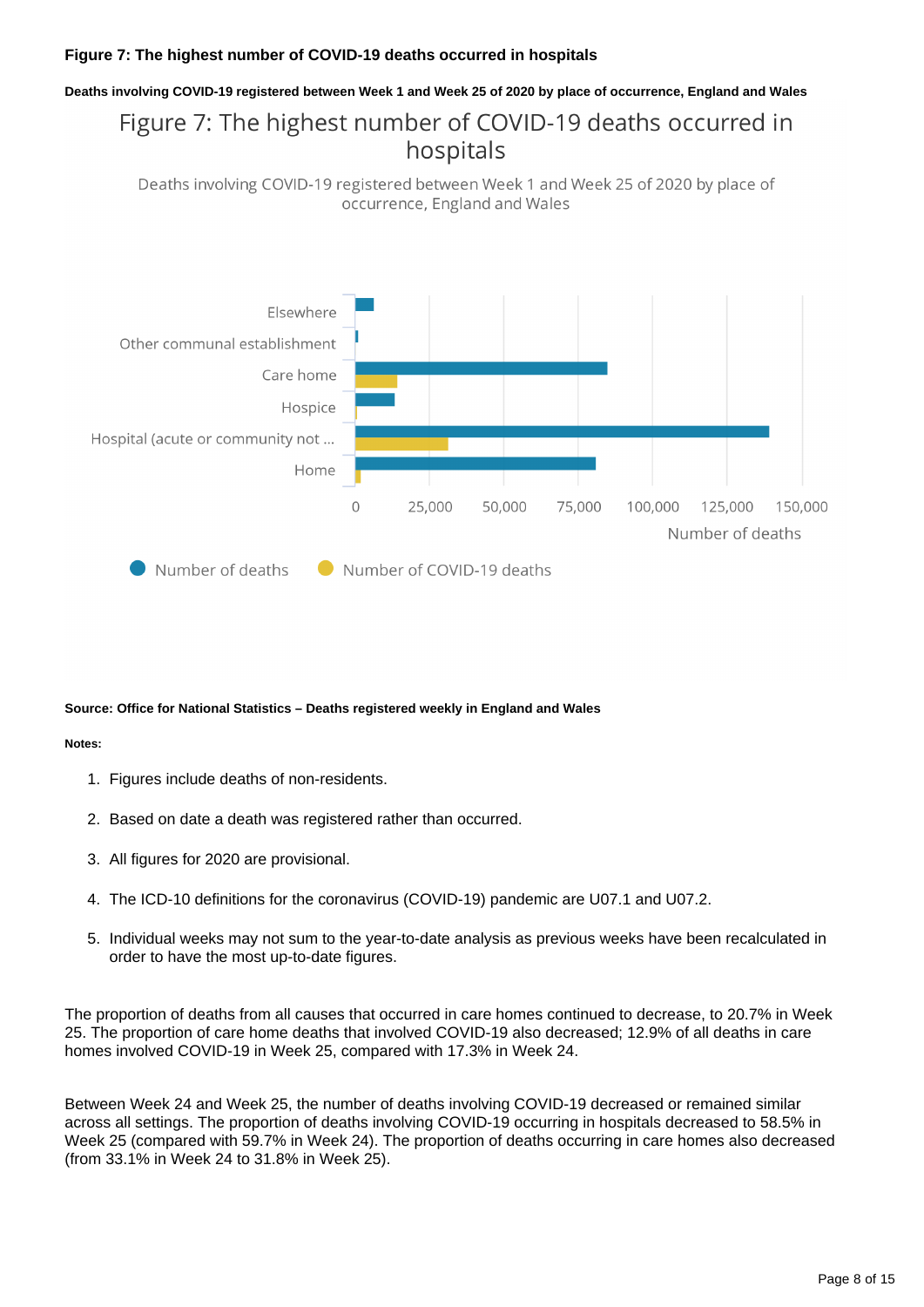## **Figure 8: The number of excess deaths decreased in all settings**

Number of excess deaths by place of death between Week 1 and Week 25 of 2020 by place of occurrence, England and Wales

In Week 25, the number of excess deaths decreased in all settings compared with Week 24. Deaths in most settings were below the five-year average, with care home deaths lower than the five-year average for the first time since Week 11 (week ending 13 March 2020). The only setting with excess deaths (above the five-year average) was private homes (827 deaths in Week 25, fewer than the 923 excess deaths at home seen in Week 24).

### **Figure 9: Over half of deaths involving COVID-19 that occurred in Week 25 occurred in hospitals**

**Number of deaths by actual date of death registered up to 27 June 2020, by the place the death occurred and per day, England and Wales**

## Figure 9: Over half of deaths involving COVID-19 that occurred in Week 25 occurred in hospitals

Number of deaths by actual date of death registered up to 27 June 2020, by the place the death occurred and per day, England and Wales



#### **Source: Office for National Statistics – Deaths registered weekly in England and Wales**

### **Notes:**

- 1. Figures include deaths of non-residents.
- 2. Based on date of death registered up to 27 June 2020.
- 3. All figures for 2020 are provisional.
- 4. The ICD-10 definitions for the coronavirus (COVID-19) are U07.1 and U07.2.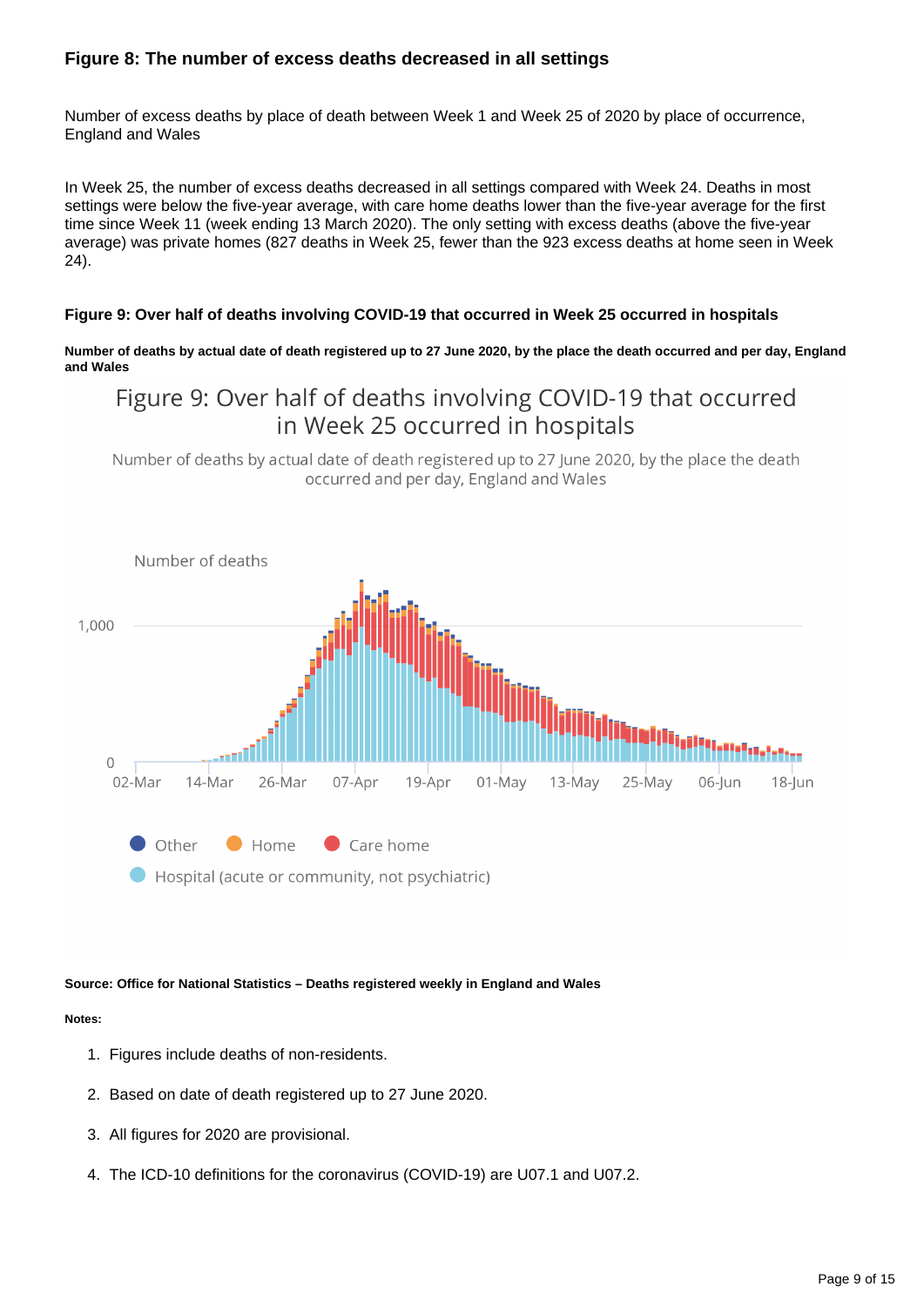Figure 9 is based on date of death for deaths registered up to 27 June 2020, rather than date of registration. This means as more deaths are registered, deaths per day are likely to increase, especially later dates.

Looking at the average number of deaths in Week 25, deaths occurring in hospitals have accounted for 62.9% of deaths and care homes have accounted for 30.8% of all deaths involving COVID-19, this may change as more deaths are registered. Although we expect numbers of deaths to increase as more are registered, it currently appears that deaths per day are decreasing.

The Office for National Statistics (ONS) is working with the Care Quality Commission (CQC) and Public Health England to better understand deaths that are occurring in care homes. From 28 April, we have published counts of deaths reported by care home operators to CQC involving COVID-19. More information can be found in our [comparisons article.](https://www.ons.gov.uk/peoplepopulationandcommunity/healthandsocialcare/causesofdeath/articles/comparisonofweeklydeathoccurrencesinenglandandwales/latest)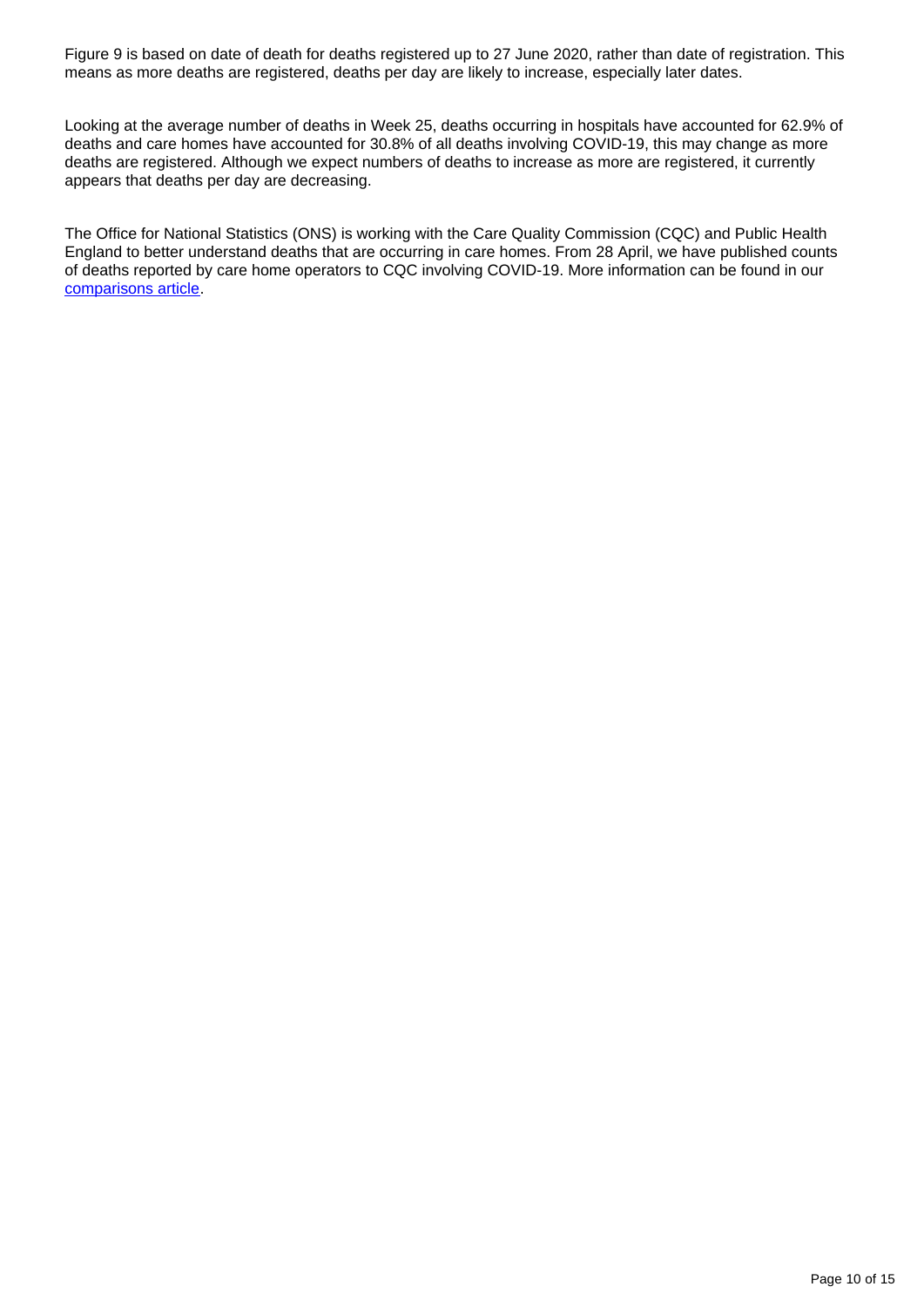# <span id="page-10-0"></span>**7 . Deaths registered in the UK**

### **Figure 10: The number of deaths registered in the UK decreased in Week 25**

**Number of deaths registered by week, UK, week ending 13 March 2020 to week ending 19 June 2020**

## Figure 10: The number of deaths registered in the UK decreased in Week 25

Number of deaths registered by week, UK, week ending 13 March 2020 to week ending 19 June 2020



### **Source: Office for National Statistics – Deaths registered weekly in England and Wales**

#### **Notes:**

- 1. Figures exclude deaths of non-residents.
- 2. Based on date a death was registered rather than occurred.
- 3. All figures for 2020 are provisional.
- 4. Figures exclude deaths of non-residents.
- 5. The ICD-10 definitions for the coronavirus (COVID-19) pandemic are U07.1 and U07.2.
- 6. [National Records of Scotland](https://www.nrscotland.gov.uk/statistics-and-data/statistics/statistics-by-theme/vital-events/general-publications/weekly-and-monthly-data-on-births-and-deaths-registered-in-scotland) produce figures for Scotland.
- 7. [Northern Ireland Statistics and Research Agency](https://www.nisra.gov.uk/publications/weekly-deaths) produce figures for Northern Ireland.

Across the UK, there were 10,681 deaths (all causes) registered in Week 25 (ending 19 June), of which 849 deaths involved COVID-19. This was 8 deaths fewer than the UK five-year average.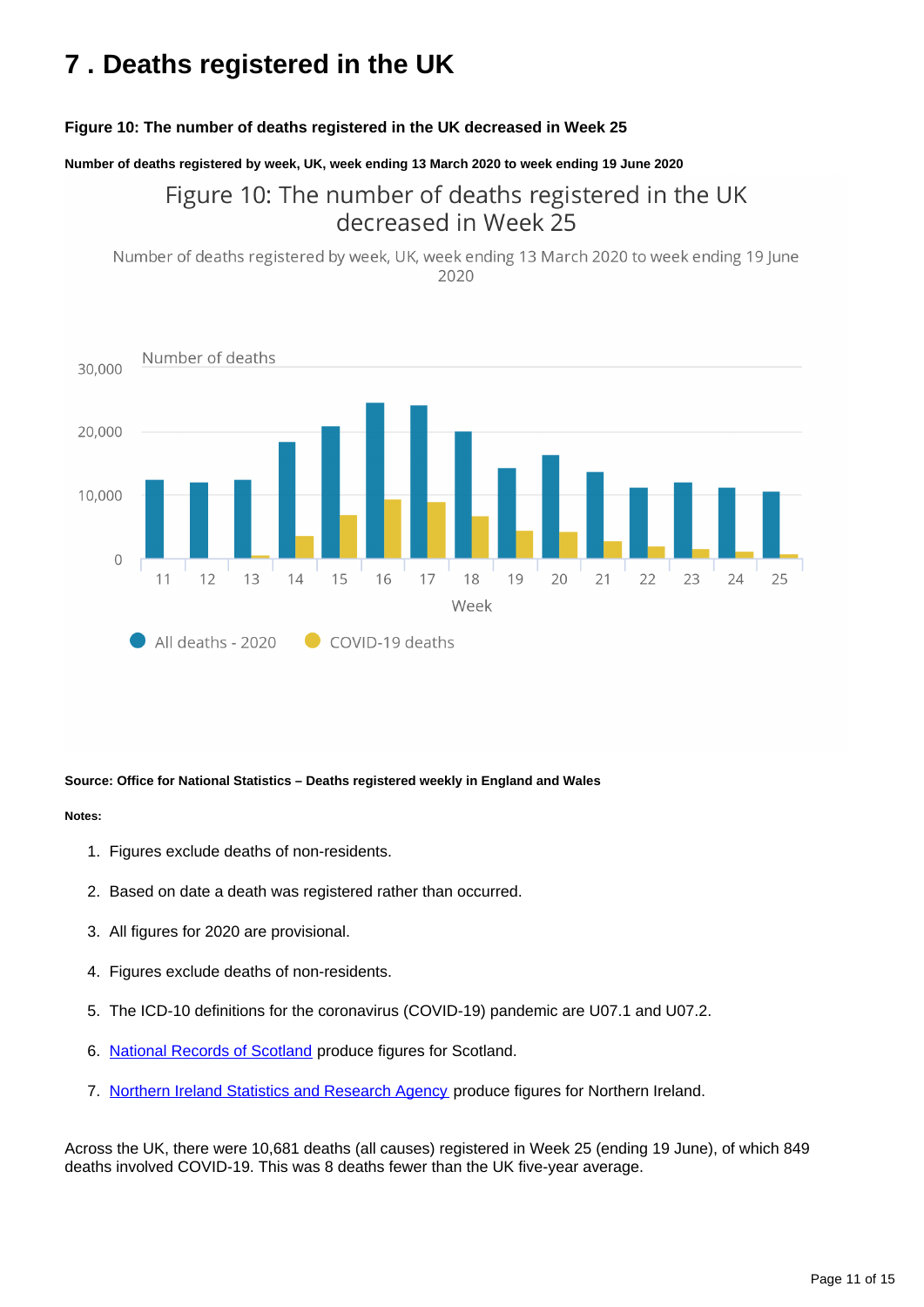There were 5 deaths involving COVID-19 in the UK in Week 11 (ending 13 March); this increased to 9,495 deaths registered in Week 16 (ending 17 April) but has fallen to 849 deaths registered in Week 25. In Week 25, England had the highest number of deaths involving COVID-19 with 744 deaths, followed by Scotland with 49 deaths, Wales with 39 deaths and Northern Ireland with 17 deaths.

# <span id="page-11-0"></span>**8 . Deaths data**

[Deaths registered weekly in England and Wales, provisional](https://www.ons.gov.uk/peoplepopulationandcommunity/birthsdeathsandmarriages/deaths/datasets/weeklyprovisionalfiguresondeathsregisteredinenglandandwales)

Dataset | Released 30 June 2020

Provisional counts of the number of deaths registered in England and Wales, by age, sex and region, in the latest weeks for which data are available. Includes data on the coronavirus (COVID-19) deaths.

[Death registrations and occurrences by local authority and health board](https://www.ons.gov.uk/peoplepopulationandcommunity/healthandsocialcare/causesofdeath/datasets/deathregistrationsandoccurrencesbylocalauthorityandhealthboard)

Dataset | Released 30 June 2020

Provisional counts of the number of deaths registered in England and Wales, including deaths involving the coronavirus (COVID-19), by local authority, health board and place of death in the latest weeks for which data are available.

[Number of deaths in care homes notified to the Care Quality Commission, England](https://www.ons.gov.uk/peoplepopulationandcommunity/birthsdeathsandmarriages/deaths/datasets/numberofdeathsincarehomesnotifiedtothecarequalitycommissionengland)

Dataset | Released 30 June 2020

Provisional counts of deaths in care homes caused by the coronavirus (COVID-19) by local authority. Published by the Office for National Statistics and Care Quality Commission.

### **Filter these data**

Try the new way to filter and download these data:

- [Deaths registered weekly in England and Wales by age and sex: COVID-19](https://www.ons.gov.uk/datasets/weekly-deaths-age-sex?%3Auri=weekly-deaths-age-sex%2F)
- [Deaths registered weekly in England and Wales by region: COVID-19](https://www.ons.gov.uk/datasets/weekly-deaths-region/)
- [Death registrations and occurrences by local authority and place of death](https://www.ons.gov.uk/datasets/weekly-deaths-local-authority/)
- [Death registrations and occurrences by health board and place of death](https://www.ons.gov.uk/datasets/weekly-deaths-health-board/editions/time-series/versions/7)

## <span id="page-11-1"></span>**9 . Glossary**

## **Coronavirus (COVID-19) deaths**

Coronavirus (COVID-19) deaths are those deaths registered in England and Wales in the stated week where COVID-19 was mentioned on the death. A doctor can certify the involvement of COVID-19 based on symptoms and clinical findings – a positive test result is not required.

Definitions of COVID-19 for deaths in Scotland and Northern Ireland are similar to England and Wales.

## <span id="page-11-2"></span>**10 . Measuring the data**

More quality and methodology information on strengths, limitations, appropriate uses, and how the data were created is available in the [Mortality statistics in England and Wales QMI.](https://www.ons.gov.uk/peoplepopulationandcommunity/birthsdeathsandmarriages/deaths/methodologies/mortalitystatisticsinenglandandwalesqmi)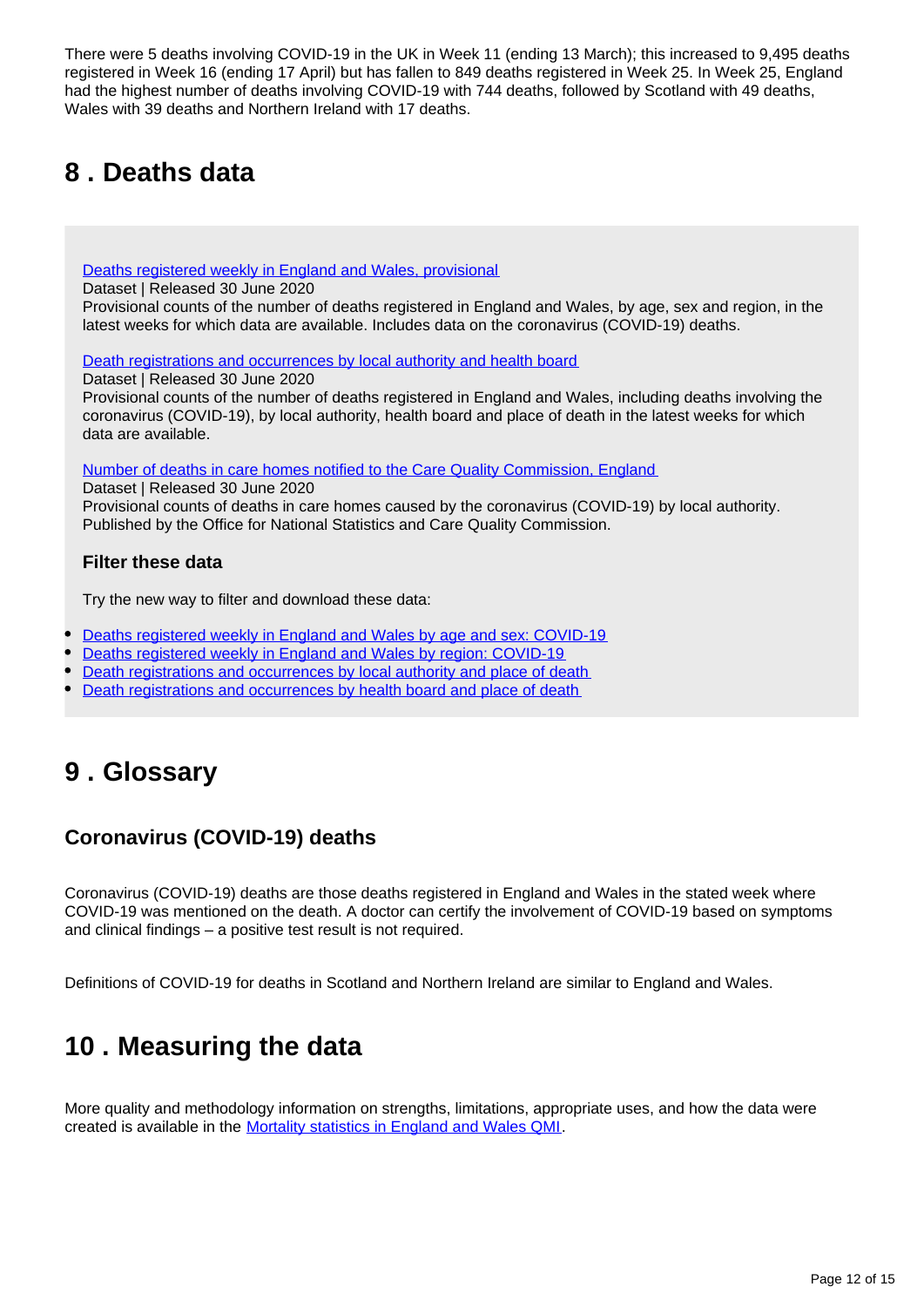To meet user needs, we publish very timely but provisional counts of death registrations in England and Wales in our **Deaths registered weekly in England and Wales, provisional dataset.** These are presented by sex, age group and regions (within England) as well as for Wales as a whole. To allow time for registration and processing, these figures are published 11 days after the week ends. Because of the rapidly changing situation, in this bulletin we have also given provisional updated totals based on the latest available death registrations, up to 27 June 2020.

Because of the coronavirus (COVID-19) pandemic, our regular weekly deaths release now provides a separate breakdown of the numbers of deaths involving COVID-19: that is, where COVID-19 or suspected COVID-19 was mentioned anywhere on the death certificate, including in combination with other health conditions. If a death certificate mentions COVID-19 it will not always be the main cause of death but may be a contributory factor. This new bulletin summarises the latest weekly information and will be updated each week during the pandemic.

These figures are different from the daily surveillance figures on COVID-19 deaths published by the Department of Health and Social Care (DHSC) on the GOV. UK website, for the UK as a whole and constituent countries. Figures in this report are derived from the formal process of death registration and may include cases where the doctor completing the death certificate diagnosed possible cases of COVID-19, for example, where this was based on relevant symptoms but no test for the virus was conducted.

In contrast to the GOV.UK figures, we include only deaths registered in England and Wales, which is the legal remit of the Office for National Statistics (ONS). Table 1 provides an overview of the differences in definitions between sources.

From 29 April 2020, DHSC started to publish as their [daily announced figures on deaths from COVID-19](https://www.gov.uk/guidance/coronavirus-covid-19-information-for-the-public) for the UK, a new series that uses improved data for England produced by Public Health England (PHE). These figures provide a count of all deaths where a positive test for COVID-19 has been confirmed, wherever that death has taken place, a change from previously reporting only confirmed COVID-19 deaths in hospitals. Figures for Scotland, Wales and Northern Ireland have already begun to include deaths outside hospitals, so this change ensured that the UK-wide series has a shared and common definitional coverage. A [statement](https://www.ons.gov.uk/news/statementsandletters/thedifferentusesoffiguresondeathsfromcovid19publishedbydhscandtheons) was published by the Office for National Statistics (ONS), which provides more detail of the changes.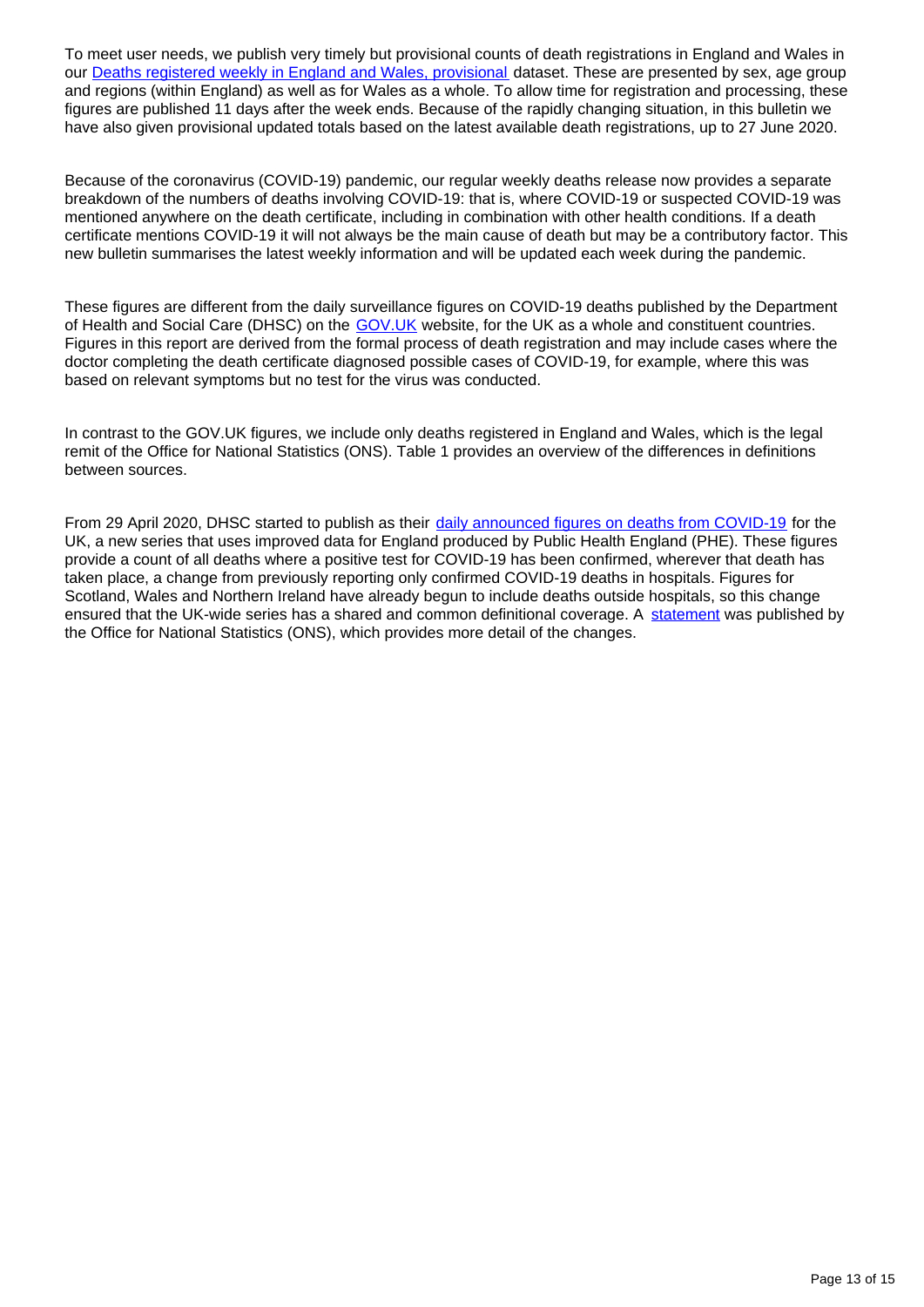Table 2: Definitions of COVID-19 deaths between different sources

|                   | <b>ONS</b><br>COVID-19<br>deaths<br>registered                                                                       | <b>ONS</b><br>COVID-19<br>death<br>occurrence<br>(actual date<br>of death)                                           | <b>Care Quality</b><br><b>Commission</b><br>deaths in care<br>homes (date of<br>notification<br>received)                                            | Care<br>Inspectorate<br><b>Wales deaths</b><br>in care homes<br>(date of<br>notification<br>received)                                  |
|-------------------|----------------------------------------------------------------------------------------------------------------------|----------------------------------------------------------------------------------------------------------------------|------------------------------------------------------------------------------------------------------------------------------------------------------|----------------------------------------------------------------------------------------------------------------------------------------|
|                   | Registrations<br>in England<br>and Wales                                                                             | Registrations<br>in England<br>and Wales                                                                             | Death notifications<br>sent by registered<br>care home operators<br>in England to CQC                                                                | Death<br>notifications<br>sent by registered<br>care home operators<br>in Wales to CIW                                                 |
| Coverage          | Selected UK<br>figures are<br>included in<br>the weekly<br>release                                                   | In discussions<br>with devolved<br>nations to<br>create UK<br>estimates in<br>the near future                        |                                                                                                                                                      |                                                                                                                                        |
|                   | Any place<br>of death,<br>including<br>care homes                                                                    | Any place of<br>death, including<br>care homes                                                                       | Deaths in care<br>homes - deaths<br>of care home<br>residents that<br>occurred<br>elsewhere are<br>also collected                                    | Deaths in care<br>homes $-$ deaths<br>of care home<br>residents that<br>occurred<br>elsewhere are<br>also collected                    |
| <b>Inclusion</b>  | Deaths<br>where<br>COVID-19<br>has been<br>mentioned<br>on the death<br>certificate                                  | Deaths where<br>COVID-19<br>has been<br>mentioned<br>on the death<br>certificate                                     | Deaths where<br>the care home<br>provider has<br>stated COVID-19<br>as a suspected<br>or confirmed<br>cause of death<br>on the death<br>notification | Deaths where<br>a clinician has<br>stated COVID-19<br>as a suspected<br>or confirmed<br>cause of death<br>on the death<br>notification |
|                   | Weekly<br>registrations<br>are 11 days<br>behind because<br>of the time<br>taken to register,<br>process and publish | Weekly<br>registrations<br>are 11 days<br>behind because<br>of the time<br>taken to register,<br>process and publish | Daily deaths<br>notifications<br>by date of<br>notification -<br>these take on<br>average 4 days<br>to receive and<br>process                        | Daily deaths<br>notifications<br>by date of<br>notification -<br>these take on<br>average 4 days<br>to receive and<br>process          |
| <b>Timeliness</b> |                                                                                                                      |                                                                                                                      | Data are<br>published<br>weekly by ONS                                                                                                               | Data are<br>published<br>weekly by<br>$C1W - details$<br>to be confirmed                                                               |
|                   |                                                                                                                      |                                                                                                                      | Deaths which<br>were notified                                                                                                                        |                                                                                                                                        |

Source: Office for National Statistics – Deaths registered weekly in England and Wales

to CQC from 10 April 2020